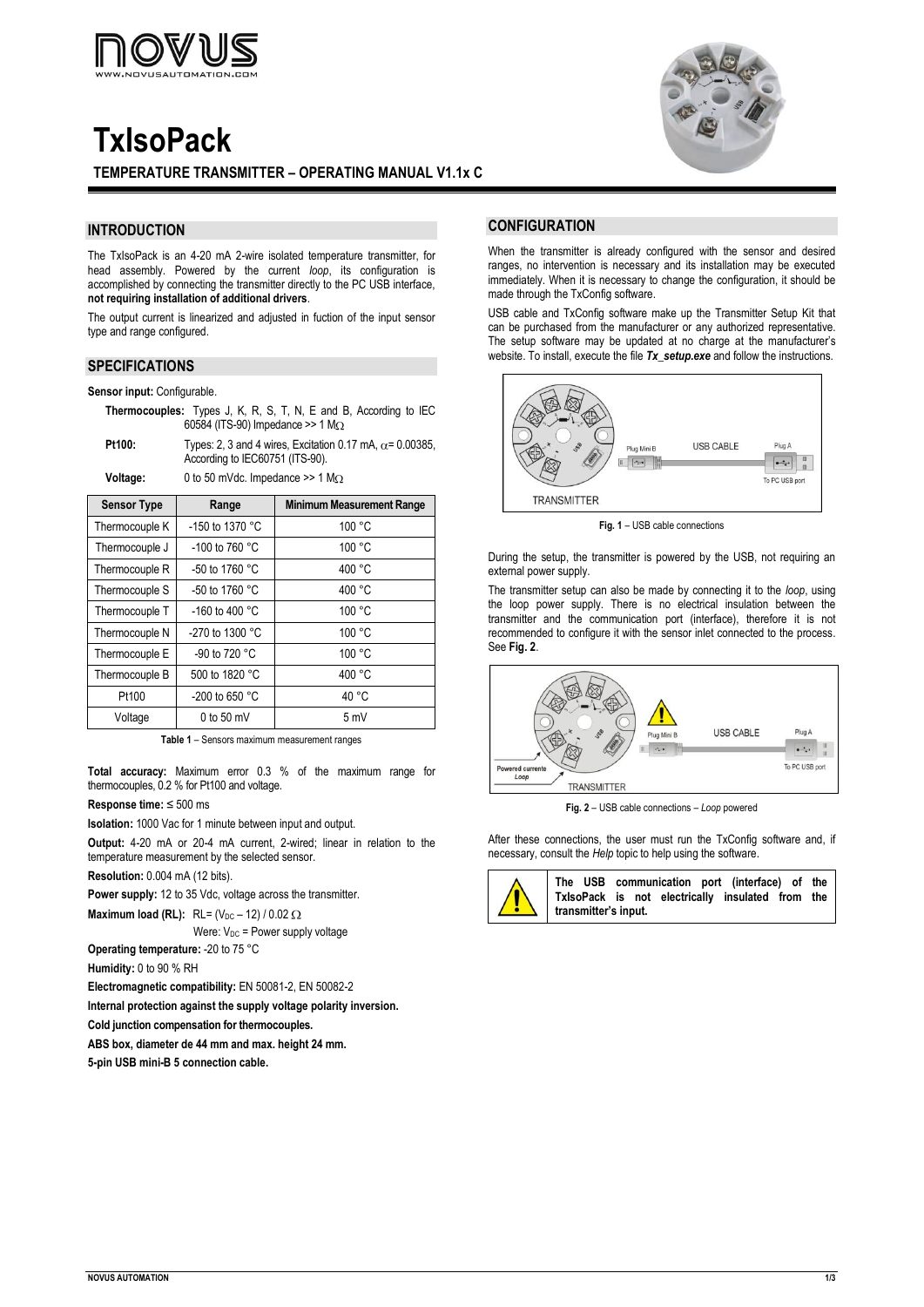The TxConfig screen in shown in **Fig. 3**.



**Fig. 3** – TxConfig main screen

The fields in the screen mean:

- **1. Input Sensor:** Select the sensor to be used. See **Table 1**.
- **2. Measuring Range:** Define the transmitter measurement range.

Range **Lower Limit**: temperature desired for a 4 mA current.

Range **Upper Limit**: temperature desired for a 20 mA current. **When the Lower Limit is set with a value greater than the Upper** 

**Limit value of the output current operates from 20 to 4 mA (the current decreases as the temperature increases).**

**Note:** The values chosen can not exceed the **Sensor Range** shown in this same field, and also may not establish a range with width (span) smaller than the **Min. Range** indicated later in this same field. See **Table 1** of this guideline.

**3. Sensor Failure:** It establishes the output behavior, when the transmitter indicates a failure:

**Minimum:** output current goes to 3.8 mA (down-scale), typically used for refrigeration.

**Maximum:** output current goes to 20.5 mA (up-scale), typically used for heating.

- **4. Device Information:** This field contains the data identifying the transmitter. This information must be submitted to the manufacturer for any queries.
- **5. Zero Correction:** It corrects small deviations presented in the transmitter outlet, for example, when the sensor is replaced.
- **6. Send Configuration:** It applies the new setup. Once sent, the setup will be immediately adopted by the transmitter.
- **7. Read Configuration:** Reads the current setup in the transmitter connected. The screen now presents the current setup that may be changed by the user.

**Note:** The factory default configuration is:

- Sensor Pt100, range 0 to 100 °C, 0 °C of zero correction.
- Output at maximum for the sensor failures.

Upon purchase order, the user can define a specific setup.

## **MECHANICAL INSTALLATION**

The TxIsoPack transmitter is suitable to be installed in heads. Vibrations, moisture and extreme temperatures, electro-magnetic interference, high voltage and other interferences can permanently damage the unit, and could cause error in the measured value.

## **DIMENSIONS:**



**Fig. 4** – Transmitter dimensions

#### **ELECTRICAL INSTALLATION**

Polyamide enclosure.

Section of the cable used: 0.14 to 1.5 mm².

Recommended torque in the terminal: 0.8 Nm.

#### **RECOMMENDATIONS FOR INSTALLATION**

- $\bullet$ Sensor signals conductors must go through the plant system separate from power leads (loop), if possible in grounded conduits.
- The instruments must be powered from the instrumentation power supply circuit.
- In control and monitoring applications is essential to consider what can happen when any part of the system fails.
- It is recommended the use of suppressors in contact coils, solenoids and any inductive load.
- Use compensation cables in the connections using thermocouples.

#### **ELECTRICAL CONNECTIONS**

The figures below show the electrical connections required. The terminals 3, 4, 5 and 6 are dedicated to the sensor connection. **LOAD** represents the 4-20 mA current measuring device (indicator, controller, recorder, etc.)

# **PT100 2-WIRES**

**Note:** When the Pt100 2-wires the terminals 3 and 4 must be interconnected, according to the figure below.



**Fig. 5** – Transmitter electrical connections (Pt100 2-wires)